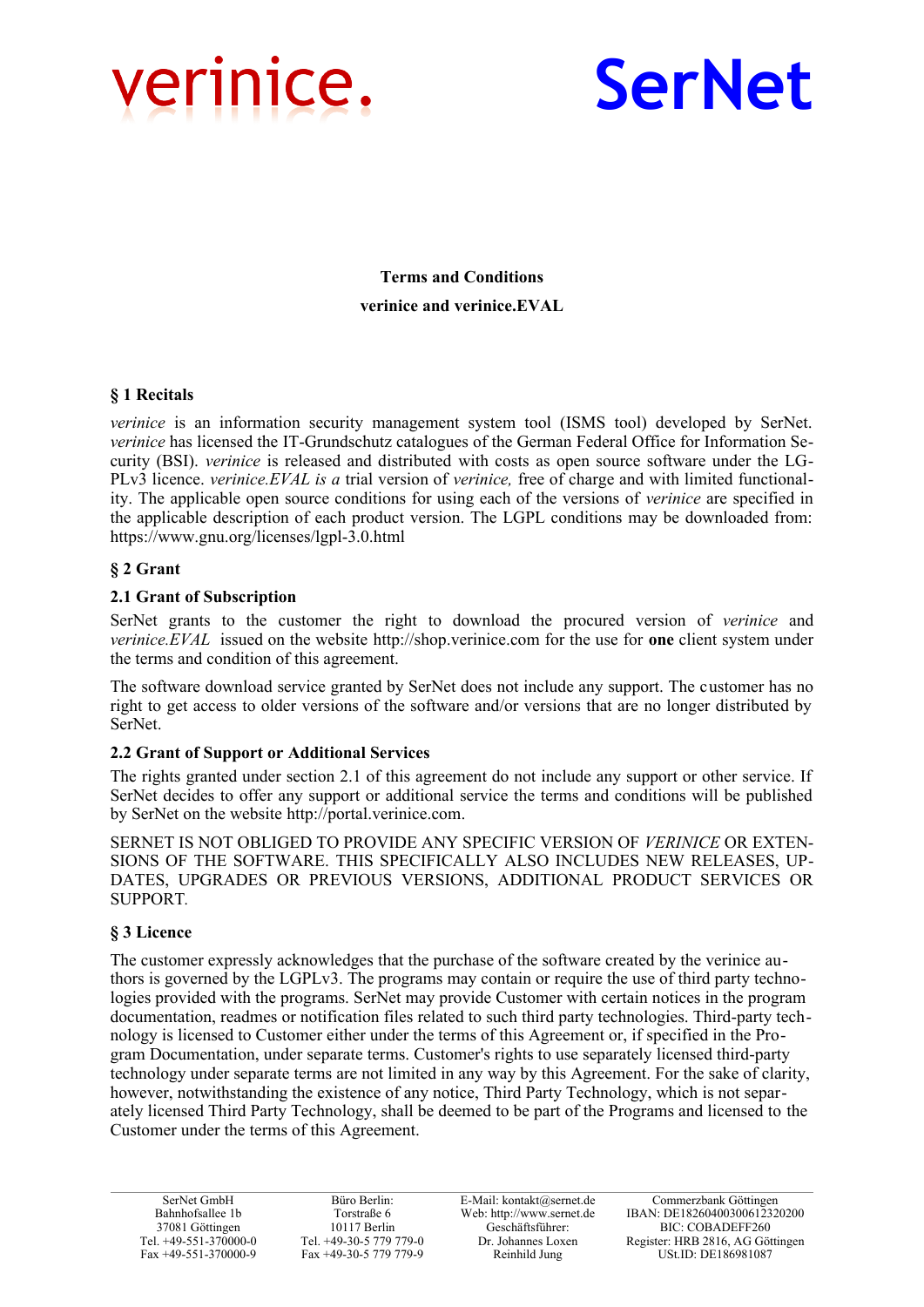# **§ 4 Trademarks** *verinice* **and SerNet**

The customer acknowledges that *"verinice"* and "SerNet" are trademarks of SerNet. The customer is not entitled to use the trademarks without prior written consent of SerNet. No express or implied licence or other rights to use the trademarks are granted to the customer under this agreement. § 5 Access, Term, Payments, Payment Conditions

### **5.1 Access**

Upon procurement of verinice under the rules of this agreement the customer will receive a download link for the software and a password key for the optional update function of *verinice*.

The customer will keep the download link and key confidential and will use it for its own internal uses and will not make it available to any third party.

Sale and rent of *verinice* are not permitted.

# **5.2 Term and Termination**

The contract duration starts after the activation of the customer's account and the subscription, which occurs after billing and payment. The software download will be made available for at least 24 month in the verinice-Shop.

SerNet is entitled to stop or terminate the access to verinice software downloads if one of the following conditions applies:

- the customer is in default of due payment obligations under this agreement
- the customer uses the *verinice* software in breach of the terms of this agreement
- the customer is in breach of the applicable terms of the open source licence
- the customer uses the trademarks *verinice* or SerNet against the § 4 of this agreement

SerNet is further entitled to terminate the subscription with immediate effect if SerNet becomes aware that the provision or the use of the *verinice* software infringes any intellectual property rights of a third party. In this case SerNet will refund the portion of the subscription fee corresponding to the re maining period of the selected subscription term. Any further claims are excluded.

Any rights to use verinice software that has been downloaded before termination of this subscription contract are NOT affected by the termination of the subscription contract itself. According to GPL the user keeps all rights regarding the downloaded software after termination of the subscription contract.

### **§ 6 Limitation of Liability, Warranties**

### **6.1 Limitation of Liability**

SERNET SHALL ONLY BE LIABLE FOR DAMAGES ON WHATEVER LEGAL GROUNDS IN THE EVENT OF GROSS NEGLIGENCE. THIS DOES NOT APPLY IN CASE OF PHYSICAL INJURY AND IN CASE OF THE GERMAN PRODUCT LIABILITY LAW (PRODUKTHAFTUNGSGESETZ). SER NET ASSUMES LIABILITY WITH LIMITATION TO THE CONTRACTUAL ANTICIPATED TYPICAL TYPES OF DAMAGES IN CASES FOR EACH SLIGHTLY NEGLIGENT BREACH OF ESSENTIAL CONTRACTUAL OBLIGATIONS. LIABILITY FOR LOSS OF PROFIT, FAIL OF MATERIALIZED SAVINGS OR OTHER INDIRECT CONSEQUENTIAL DAMAGES AS WELL AS DAMAGES AT RECORDED DATA ARE EXCLUDED. NO-FAULT LIABILITY AS DEFINED IN 536 A BGB IS EXCLUDED. THE LIMITATION OF LIABILITY SHALL ALSO APPLY ON THE LIABILITY OF REPRESENTATIVES AND ORGANS OF SERNET.

### **6.2 Warranties**

The customer acknowledges that *verinice* is an open source software. SerNet does not make any warranties that the *verinice* software is a fit for any specific purpose of the customer except as otherwise agreed upon in writing. All claims based on the supply of *verinice* shall be barred after 12 months from the first download of the respective *verinice* version by the statute of limitations.

### **§ 7. General**

**7.1 Governing Law** © 2017 SerNet GmbH page 2 of 3